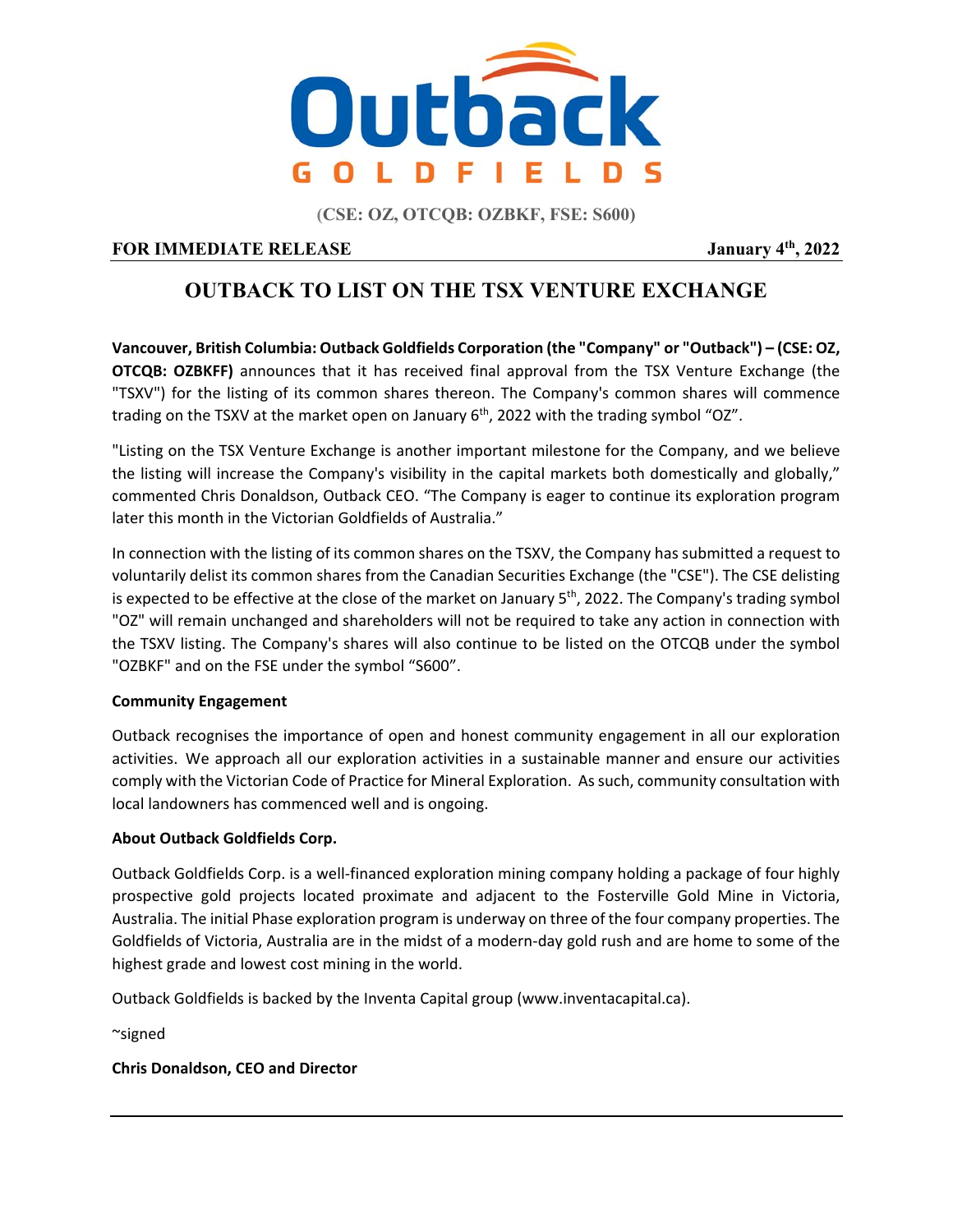#### Investor Relations and Corporate Enquiries:

Email: info@outbackgoldfields.com

#### Tel: +1.604.900.3450

#### **CAUTIONARY NOTE REGARDING FORWARD LOOKING STATEMENTS**

This news release includes certain "Forward‐Looking Statements" within the meaning of the United States Private Securities Litigation Reform Act of 1995 and "forward‐looking information" under applicable Canadian securities laws. When used in this news release, the words "anticipate", "believe", "estimate", "expect", "target", "plan", "forecast", "may", "would", "could", "schedule" and similar words or expressions, identify forward‐looking statements or information. These forward‐looking statements or information relate to, among other things: the development of the Company's mineral projects, including drilling programs and mobilization of drill rigs; and future mineral exploration and development.

Forward‐looking statements and forward‐looking information relating to any future mineral production, liquidity, enhanced value and capital markets profile of Outback, future growth potential for Outback and its business, and future exploration plans are based on management's reasonable assumptions, estimates, expectations, analyses and opinions, which are based on management's experience and perception of trends, current conditions and expected developments, and other factors that management believes are relevant and reasonable in the circumstances, but which may prove to be incorrect. Assumptions have been made regarding, among other things, the price of gold and other metals; no escalation in the severity of the COVID‐19 pandemic; costs of exploration and development; the estimated costs of development of exploration projects; Outback's ability to operate in a safe and effective manner and its ability to obtain financing on reasonable terms.

These statements reflect Outback's respective current views with respect to future events and are necessarily based upon a number of other assumptions and estimates that, while considered reasonable by management, are inherently subject to significant business, economic, competitive, political and social uncertainties and contingencies. Many factors, both known and unknown, could cause actual results, performance or achievements to be materially different from the results, performance or achievements that are or may be expressed or implied by such forward-looking statements or forward-looking information and Outback has made assumptions and estimates based on or related to many of these factors. Such factors include, without limitation: the Company's dependence on one mineral project; precious metals price volatility; risks associated with the conduct of the Company's mining activities in Australia; regulatory, consent or permitting delays; risks relating to reliance on the Company's management team and outside contractors; risks regarding mineral resources and reserves; the Company's inability to obtain insurance to cover all risks, on a commercially reasonable basis or at all; currency fluctuations; risks regarding the failure to generate sufficient cash flow from operations; risks relating to project financing and equity issuances; risks and unknowns inherent in all mining projects, including the inaccuracy of reserves and resources, metallurgical recoveries and capital and operating costs of such projects; contests over title to properties, particularly title to undeveloped properties; laws and regulations governing the environment, health and safety; the ability of the communities in which the Company operates to manage and cope with the implications of COVID‐19; the economic and financial implications of COVID‐19 to the Company; operating or technical difficulties in connection with mining or development activities; employee relations, labour unrest or unavailability; the Company's interactions